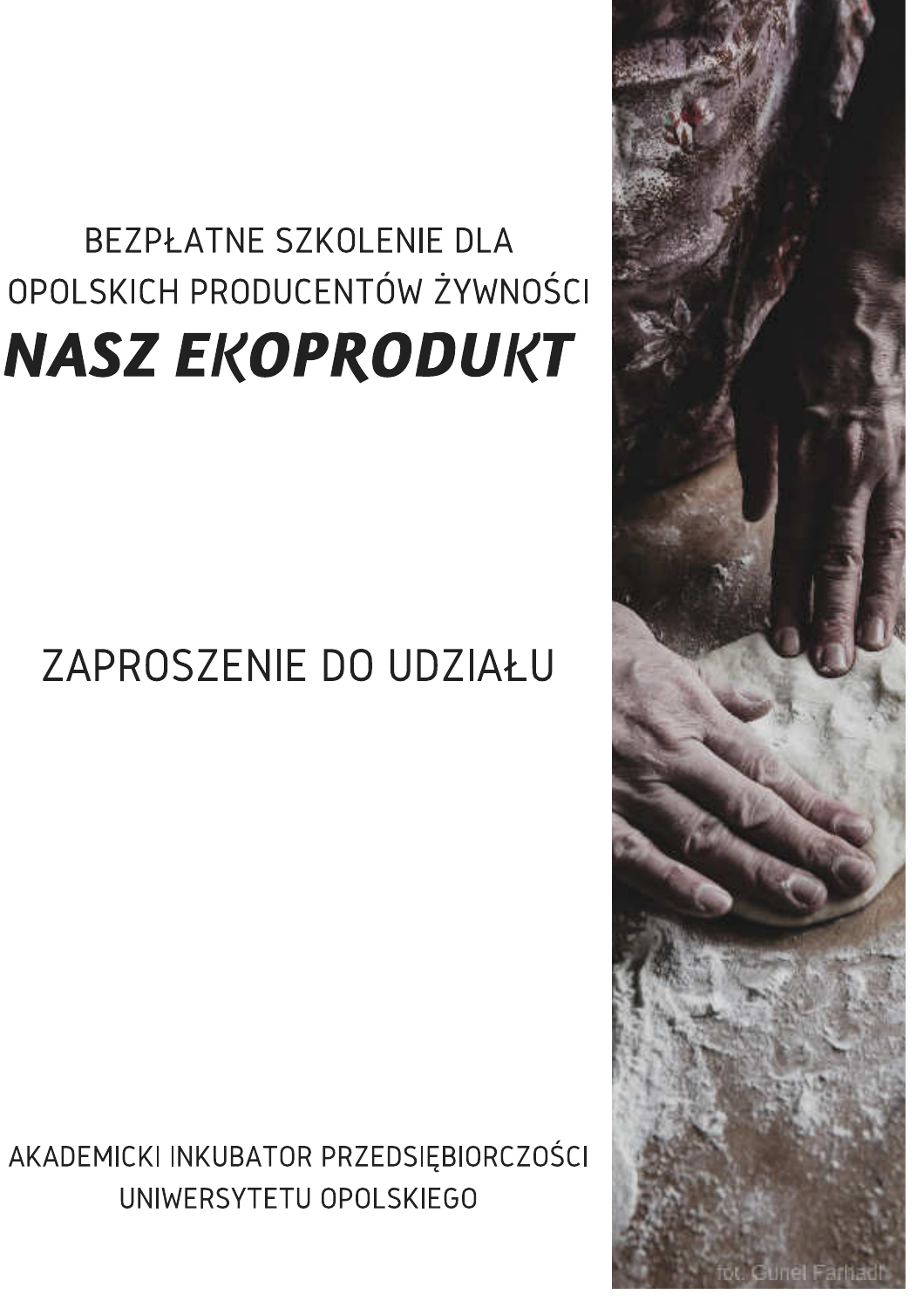### Założenia szkolenia

Szkolenie jest przeznaczone dla producentów żywności zainteresowanych produktami ekologicznymi - ich wytwarzaniem, certyfikacją i promocją. Wierzymy, że idea tworzenia odpowiedzialnego biznesu jest bliska lokalnym przedsiębiorcom, zwłaszcza w dobie trendu zdrowego trybu życia i świadomych wyborów konsumenckich. Szkolenie to wyjście naprzeciw klientom poszukującym produktów zgodnych z wyznawanymi wartościami, w tym dbałości o środowsko i przyszłe pokolenia.

Podczas 32 godzin szkoleniowych 128 uczestników z całego województwa, bedzie mogło nieodpłatnie poszerzyć swoja wiedzę i skonsultować ewentualne pomysły związane z produktami ekologicznymi.

Wiemy, że czas to pieniądz, dlatego postanowiliśmy zorganizować szkolenia w kilku miastach powiatowych: Brzegu, Prudniku, Strzelcach Opolskich, Kluczborku i Opolu. Dzięki temu dojazd na szkolenia zajmie mniej czasu a tym samym zwiększa szanse udziału w szkoleniu pracowników z oddalonych od Opola zakładów.

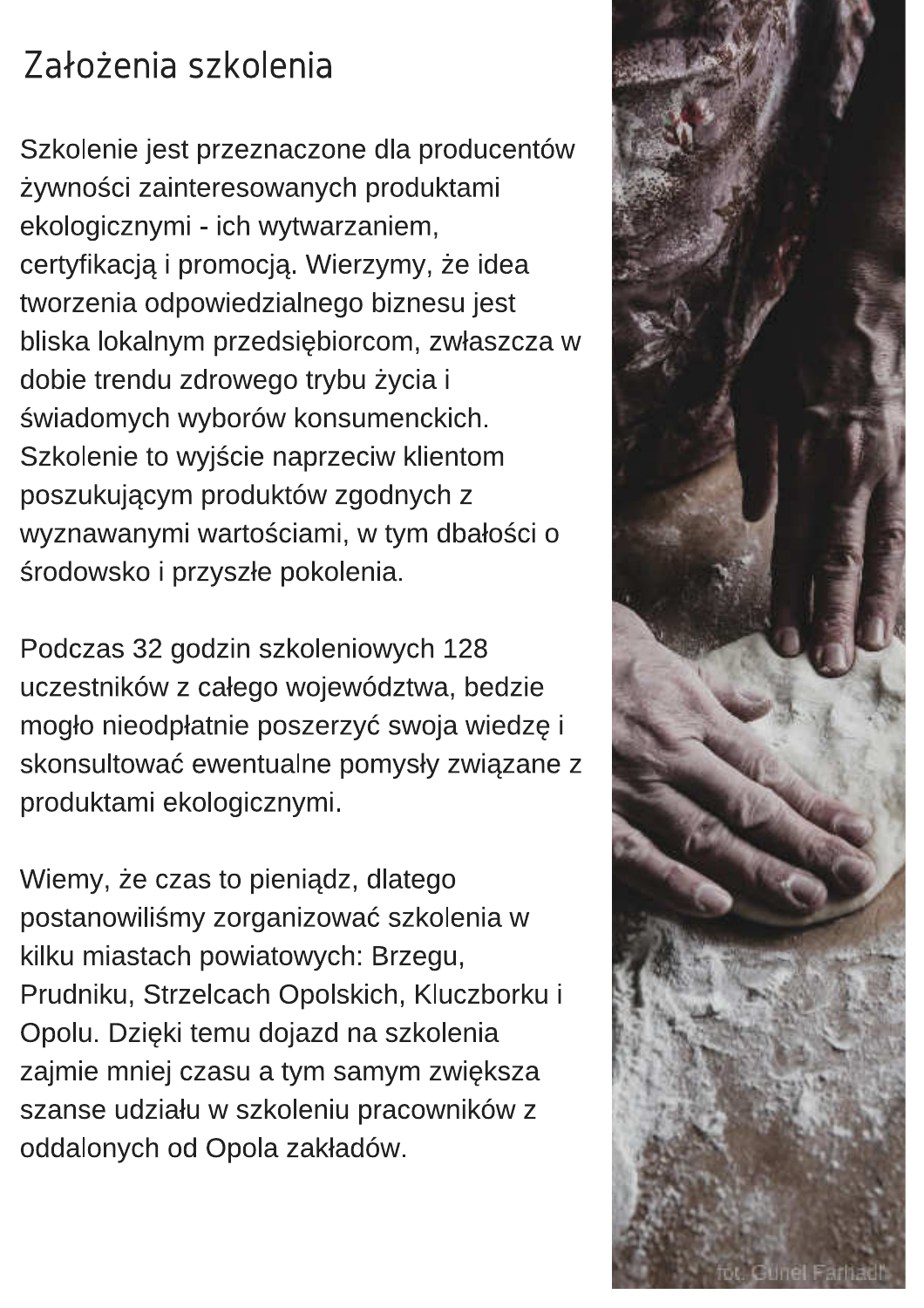### Korzyści z uczestnictwa

1. Pozyskanie wiedzy z zakresu pojęcia ekologicznego produktu. Jego cechy. Czym jest produkt: eko, bio, organic?

2. Pozyskanie wiedzy na temat rozwoju produktu ekologicznego. Wartości dodatkowe produktów eko - co sprzedawać, na czym zarabiać?

3. Pozyskanie wiedzy związanej z certyfikacją ekoproduktu. Regulacje krajowe i Unii Europejskiej.

4. Pozyskanie wiedzy o reklamowaniu i promocji produktów eko. Kwestia jakości, dobór kluczowych elementów marki.

5. Rozwój przedsiębiorstwa i jego pracowników w kontekście nowych trendów konsumpcyjnych. Możliwość pozyskania nowych klientów.

6. Wdrożenie produktu ekologicznego po szkoleniu jako podnoszenie konkurencyjności przedsiębiorstwa.

7. Produkcja ekologicznej żywości jako podnoszenie jakości własnych wyrobów.

8. Udział w szkoleniu to jasny sygnał w stronę klientów wewnętrznych i zewnętrznych o odpowiedzialności społecznej biznesu. Zysk dla marki przedsiębiorstwa.

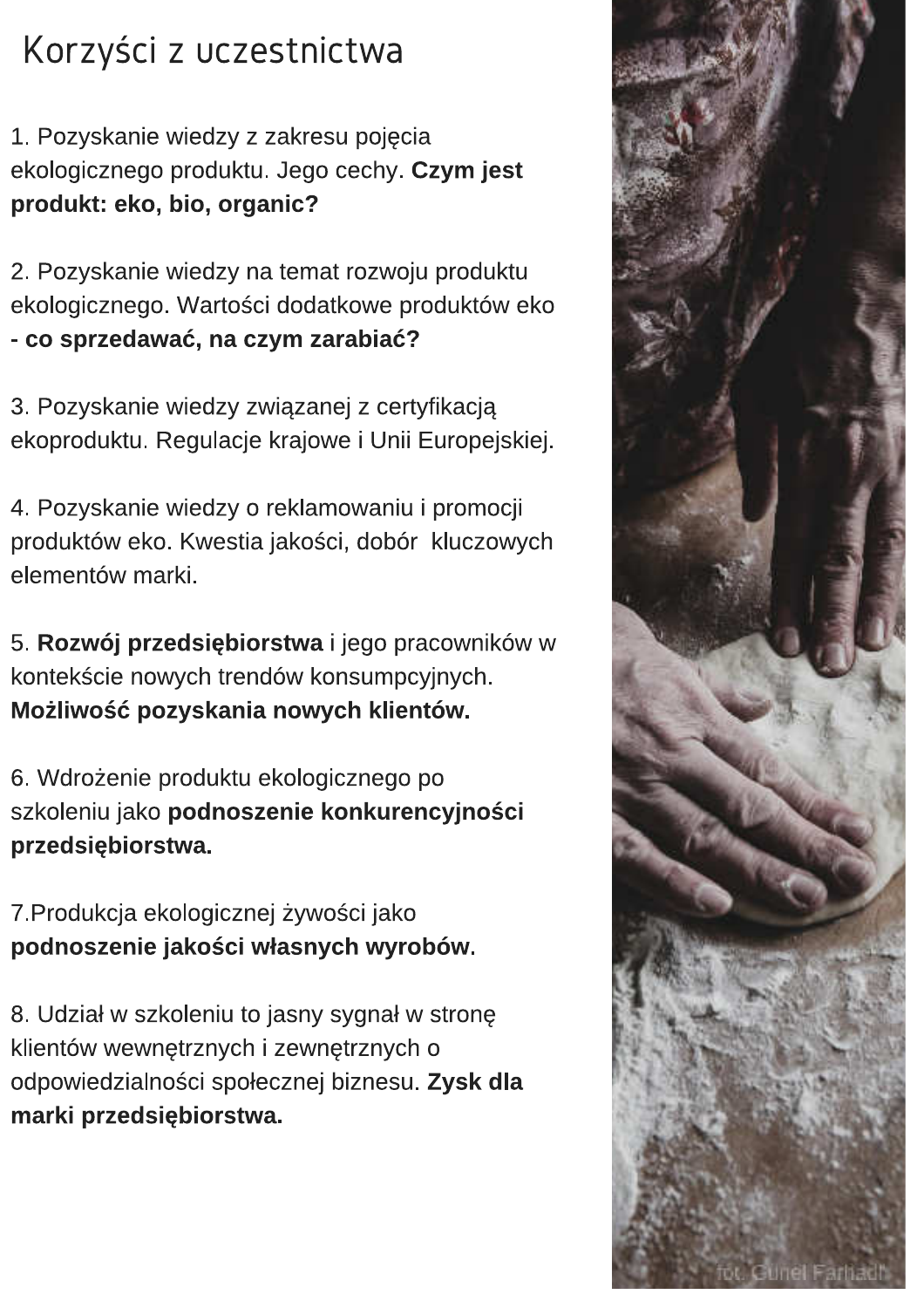### Kto za tym stoi?

#### Akademicki Inkubator Przedsiębiorczości Uniwersytetu Opolskiego.

Rozwijamy przedsiębiorczych i przedsiebiorców. Kilkuletnie doświadczenie w prowadzeniu projektów owocuje tysiącami przeszkolonych pracowników i naukowców, setkami wspartych firm i dziesiątkami nowych przedsiebiorstw.

Więcej o nas na: www.inkubator.uni.opole.pl

#### Wojewódzki Fundusz Ochrony Środowiska i Gospodarki Wodnej w Opolu.

Misją Wojewódzkiego Funduszu Ochrony Środowiska i Gospodarki Wodnej w Opolu jest skuteczne wspieranie działań na rzecz środowiska. Z funduszu WFOŚIGW w Opolu otrzymaliśmy dofinansowanie projektu "Szkolenia dla opolskich producentów żywności Nasz ekoprodukt"

Więcej o WFOŚiGW na: www.wfosigw.opole.pl

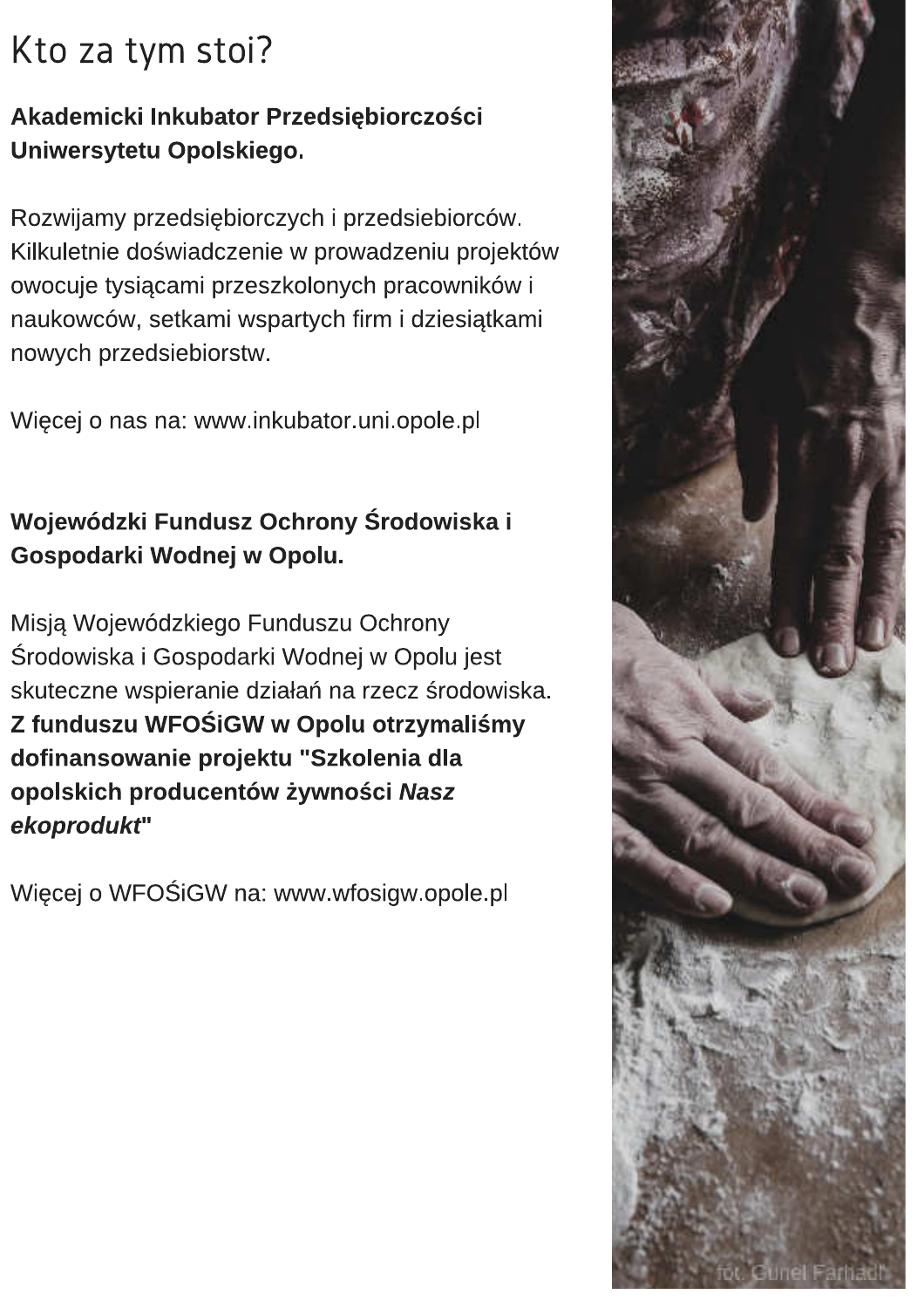### Jak się zgłosić na szkolenia?

Rekrutacja jest prosta. Wystarczy wypełnić formularz zgłoszeniowy dostępny na stronie www.inkubator.uni.opole.pl Decyduje kolejność zgłoszeń. Po zakwalifikowaniu się na listę, otrzymacie Państwo potwierdzenie.

Obowiązkiem uczestnika jest udział w 32 godzinach szkoleniowych (4 dni po 8 godz. szkol.), podpisanie listy obecności oraz potwierdzenie na liście odbioru zaświadczenia.